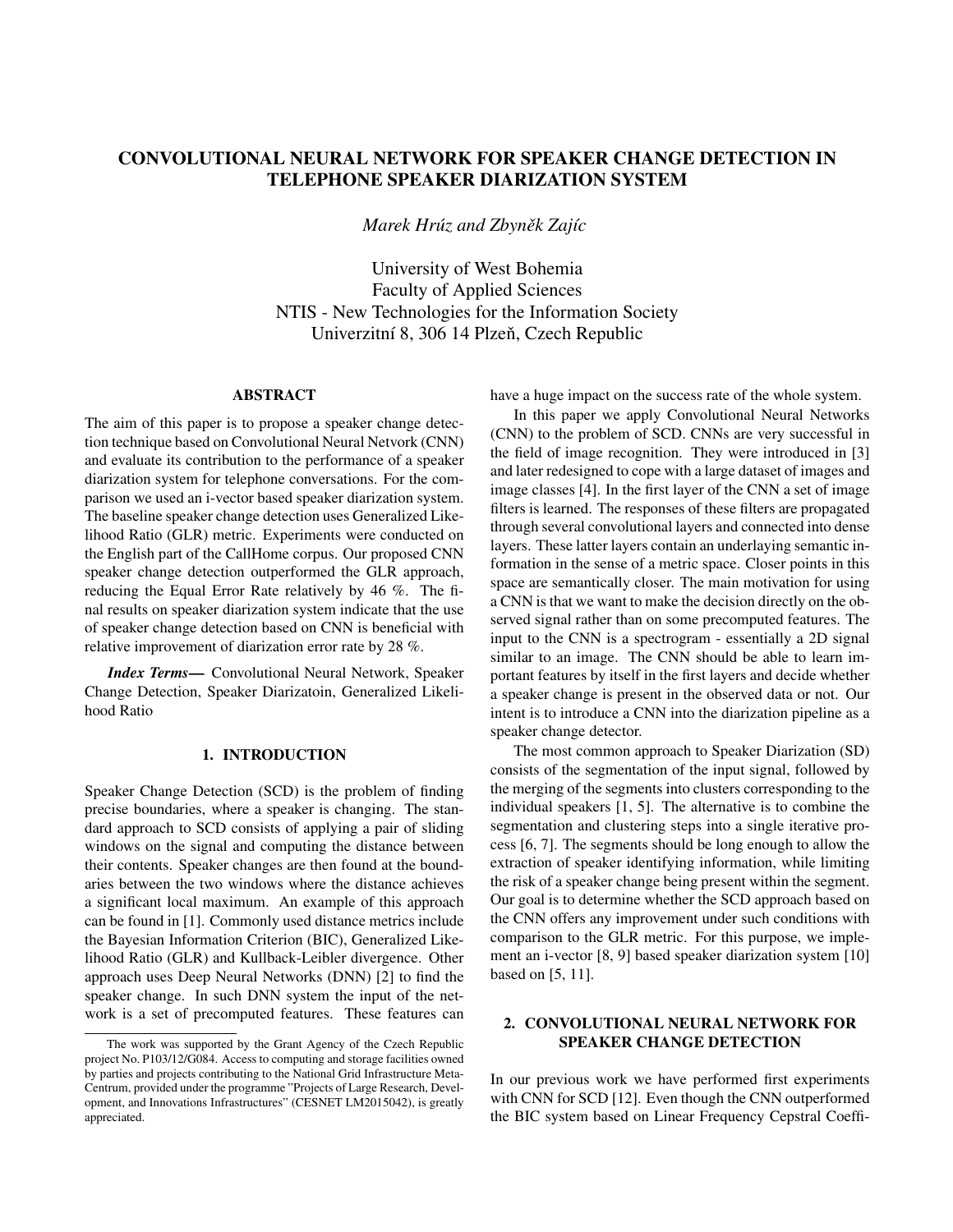cients (LFCCs) [13] we identified weak spots of the system that we address in this paper. In the previous system only the lower 256 out of 512 frequencies were used, because we considered the higher frequencies useless for SCD. But our later experiments showed that using the full spectrum is beneficial and a smaller resolution of 256 in the frequency domain is sufficient. This yields an image (spectrogram) of sufficient quality, meaning the speech harmonics are clearly visible as seen in Figure 1. Furthermore, after observing the annotations of our training data we realized that there are time inaccuracies of the annotated speaker change points. This is due to the nature of the spontaneous telephone conversation, where the speaker changes rapidly and often one speaks over the other. We developed a new labeling strategy to cope with the uncertainty introduced by the human annotators. Instead of the previously used binary labeling we use a fuzzy labeling. The value one is assigned when the speaker change is located in the middle of the analyzed window and linearly decreases to zero as the change moves away from the middle. The value zero begins at  $\pm 0.6$  sec away from the change. Formally written the value of the label function  $L$  in time  $t$  is

$$
L(t) = \max\left(0, -\frac{\min_i\left(|t - s_i|\right)}{\tau} + 1\right),\tag{1}
$$

where  $s_i$  is the time of  $i^{th}$  speaker change and  $\tau = 0.6$  is the tolerance. Figure 1 depicts an example of speech and the values of the labeling.



Fig. 1. An example of speech with labeling, CNN output, and detected boundaries. In the top of the image the annotation is depicted as labeled rectangles. The vertical lines are the detected speaker change points. In the lower image, the triangles represent the values of the labeling function  $L$ , the dotted line is the output of the CNN, and the red lines are the detected speaker change points.

In the figure, it can be seen that the CNN failed to detect

Table 1. Summary of the architecture of the CNN.

| <b>Layer</b>           | <b>Kernels</b> | <b>Size</b>    | Shift        |
|------------------------|----------------|----------------|--------------|
| Convolution            | 50             | $32 \times 16$ | $2 \times 2$ |
| Max pooling            |                | $2 \times 2$   | $2 \times 2$ |
| <b>Batch Norm</b>      |                |                |              |
| Convolution            | 200            | $4 \times 4$   | $1 \times 1$ |
| Max pooling            |                | $2 \times 2$   | $2 \times 2$ |
| <b>Batch Norm</b>      |                |                |              |
| Convolution            | 300            | $3 \times 3$   | $1 \times 1$ |
| Max pooling            |                | $2 \times 2$   | $2 \times 2$ |
| <b>Batch Norm</b>      |                |                |              |
| <b>Fully Connected</b> | 4000           |                |              |
| <b>Fully Connected</b> |                |                |              |

the third labeled change (end of overlapped speech). This will add to the miss rate error. Another error is made by the net since it divided the second speech segment of speaker A with detection number 5. Although this will be evaluated as a false alarm it remains open for discussion whether it should have been annotated or not, since a silence segment is present.

# 2.1. Architecture of CNN

The architecture of the CNN consists of three convolutional layers with ReLU activation functions. Each convolution layer is followed by a max pooling layer and a batch normalization layer [14]. The last two layers are fully connected with sigmoid activation function. The architecture is summarized in Table 1. The shape of the filters in the first convolutional layer respects the usually rectangular shapes of the high energy speech harmonics in the spectrogram. We have doubled the size of these filters from our previous work which has slightly improved the results. This layer serves as visual features detector. The output layer consist of just one neuron with sigmoid activation function. Thus the output is limited between zero and one. It represents the likelihood of a speaker change happening in the observed window.

## 2.2. Training of the CNN

The CNN serves as a regressor. Given an input spectrogram it produces a number between zero and one. In other words, it tries to replicate the label function  $L$  from the training data. We use a Binary Cross Entropy loss function in the training process. It is optimized by Stochastic Gradient Descent with batch size of 64 and we change the learning rate after a fixed number of steps. When the loss function is stabilized we use RMSProp algorithm for fine tuning of the network's weights.

### 3. SPEAKER DIARIZATION SYSTEM

Our speaker diarization system, described in [10], is based on the i-vectors to represent segments of speech, as introduced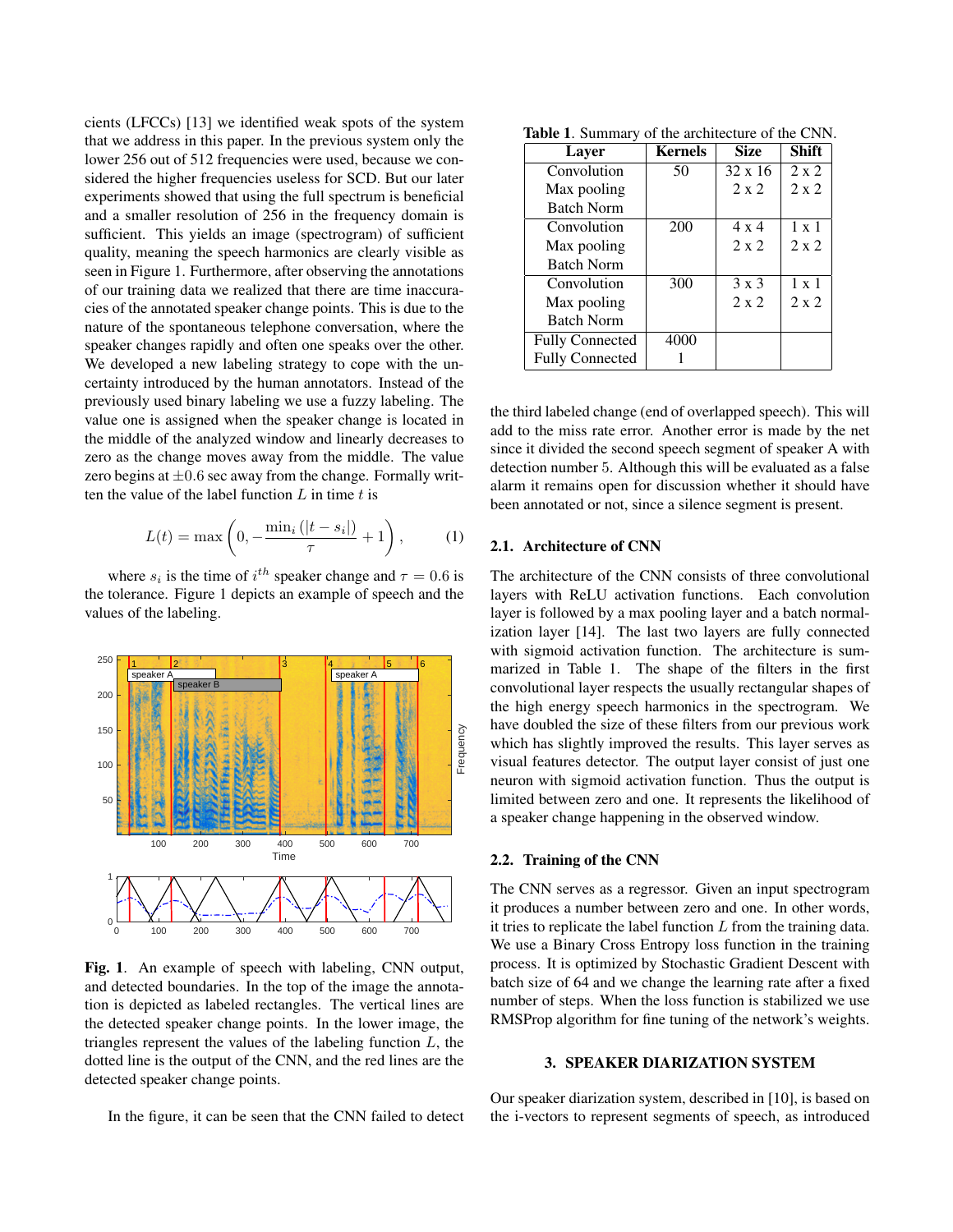

Fig. 2. Diagram of the diarization process.

in [5, 15]. The i-vectors are constructed using total variability matrix  $T$  derived from huge amount of data by Principal Component Analysis (PCA). The size of the i-vector is further reduced by conversation-dependent PCA [5] (represented by the total variability matrix  $T_C$ ).

The diarization process starts with the extraction of acoustic features from the conversation. Then the conversation is split into short segments. In the next step, a single i-vector is extracted from each segment and the i-vectors are clustered using K-means algorithm with cosine distance in order to determine which parts of the signal were produced by the same speaker. The system iteratively performs reclustering by computing new i-vectors from all data belonging to each cluster and assigning the segments' i-vectors to the nearest cluster i-vector (in cosine distance). Finally, the feature-wise (LFCC) iterative resegmentation by Gaussian Mixture Models (GMMs) trained on the data from each cluster to refine the final results is applied. A diagram of our diarization system can be seen in Figure 2.

## 3.1. Segmentation

In our system described in [10], we compared the naive approach to segmentation (constant length window) with a SCD segmentation based on GLR distances, where likely speaker changes are identified as the locations of significant local maxima of the distance function. For this purpose, we calculate the prominence of individual peaks in the distance function and select those with values exceeding a threshold. The value of the threshold is set experimentally.

In this paper, the likely speaker changes in SCD approach based on CNN (with fuzzy labeling) are identified using maximum suppression with suitable window size. This results into a set of detected peaks which are thresholded with a value of  $T = 0.5$ . This removes insignificant local maxima. The value of the threshold can be set to 0.5 due to the training process of the network (the output of CNN is the probability of change).

## 4. EXPERIMENTS

In this paper, we try to outperform classical GLR-based SCD approach used for segmentation in an i-vector based speaker diarization system by our proposed CNN-based SCD segmentation. We compared the results with a naive segmentation with constant length segments (which is frequently used in speaker diarization system for telephone speech [16], [5]). The experiment was carried out on telephone conversations from the English part of CallHome corpus [17], where only two speaker conversations were selected (so the clustering can be limited to two clusters). This is 109 conversation (32 for CNN training and 77 for testing) each with about 10 min duration in a single telephone channel sampled at 8 kHz.

The GLR-based SCD uses LFCC features with Hamming window of length 25 ms with 10 ms shift of the window. There are 25 triangular filter banks which are spread linearly across the frequency spectrum, and 20 LFCCs were extracted. Delta coefficients were added leading to a 40 dimensional feature vector. Instead of the voice activity detector, the reference annotation about missed speech was used. The length of window for GLR was set to 1.4 seconds (longer window usually used in SCD system proved to be inappropriate for telephone conversations with spontaneous speech). For CNN-based SCD the input was a spectrogram computed over a 1.4 second long window. Each column of the spectrogram is a result of a FFT into 256 frequencies with a shift of 10 ms. The absolute value of the spectrum was used.

The speaker diarization system based on i-vector uses the same LFCC feature as described above. The i-vector extraction system [18] was trained using the following corpora: NIST SRE 2004, NIST SRE 2005, NIST SRE 2006, Switchboard 1 Release 2 and Switchboard 2 Phase 3. The number of Gaussians in the Universal Background Model (UBM) was set to 1024. The latent dimension (dimension of i-vectors) in the factor analysis total variability space matrix  $T$  in the i-vector extraction was set to 400. Finally, the dimension of the final i-vector was reduced by conversation dependent PCA with the ratio of eigenvalue mass  $p = 0.5$ . For naive segmentation, a 2 second window with 1 second overlap was used. For segmentation by GLR, the length of the segments was limited to 4 seconds maximum and 1 second minimum. In CNN segmentation only the 1 second minimum limitation on segment was imposed. In the reclustering and resegmentation, the maximum iteration was set to 1000 (although the convergence occurred usually much earlier). The number of GMMs components (used in resegmentation step) was depended on the amount of data. The model was trained by EM algorithm or adapted from UBM (in the case of minimal amount of data, under 20 sec).

#### 4.1. Speaker Change Detection Results

In this section we present the results from experiments with SCD. Each test audio file was processed by individual systems resulting into a set of speaker changes. Each speaker change is compared to the annotated changes. We consider  $a \pm 200$  ms tolerance and compute false alarm rate and miss rate of the detections. We analyzed SCD based on GLR, CNN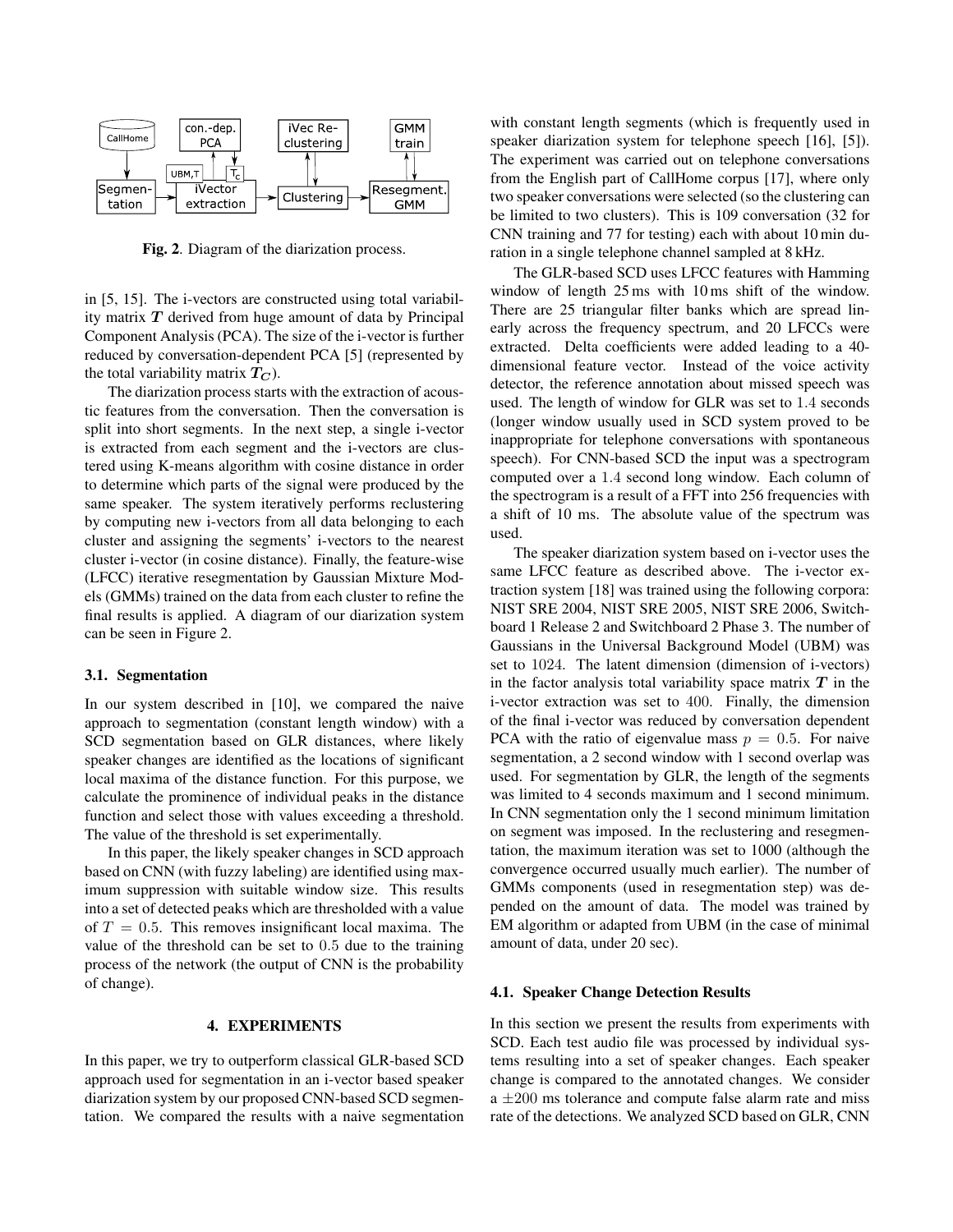

Fig. 3. DET curves for different SCD approaches based on CNN with binary labeling, CNN with fuzzy labeling and GLR metric.

with binary labeling [12], and CNN with fuzzy labeling proposed in this paper. The results are depicted in Figure 3 as DET curves [19]. The fuzzy labeling proved to be very beneficial for SCD. The Equal Error Rate (EER) [19] was reduced significantly when compared to the binary labeling, see the results in Table 2. The relative error dropped by almost 30 %.

Table 2. EER [%] for for different SCD approaches based on CNN with binary labeling, CNN with fuzzy labeling and GLR metric.

| SCD        | EER $\lceil \% \rceil$ |
|------------|------------------------|
| CNN binary | 24.82                  |
| CNN fuzzy  | 17.47                  |
| GL R       | 32.30                  |

### 4.2. Speaker Diarization Results

For evaluation, the Diarization Error Rate (DER) was used as described and used by NIST in the RT evaluations [20], with 250 ms tolerance around the reference boundaries. DER combines all types of error (missed speech, mislabeled nonspeech, incorrect speaker cluster). In our experiments we use correct information about the silence from the reference annotation and so our results represent only the error in speaker cluster. The comparison of the examined systems is shown in Table 3.

The experimental results of SCD-based segmentation for speaker diarization task indicate, that the segmentation based on CNN lowers the DER compared to GLR metric based segmentation. The DER was reduced relatively by 28 %. However, the comparison of the results of constant length window shows that the impact of inaccurate segmentation is diminished by resegmentation process at the end of the diarization (as we have shown in [10]).

Table 3. Comparison of the system using SCD-based segmentation (CNN with fuzzy labeling and GLR) and constant length window segmentation (ConstWin). Results are given as DER [%].

| segmentation | DER $\lceil \% \rceil$ |
|--------------|------------------------|
| CNN fuzzy    | 9.3139                 |
| GL R         | 11.9797                |
| ConstWin     | 9.2258                 |

#### 5. CONCLUSIONS

In this work, we compared two approaches to speaker change detection, GLR and our prosed CNN. The SCD segmentation methods are trying to find the precise boundaries where the speaker is changing. Result of SCD shows the superiority of the approach based on CNN over the GLR approach.

Furthermore, we investigated the effect of SCD-based segmentation (CNN and GLR) in an i-vector based speaker diarization system. We compared these results with the naive segmentation using constant length window which divides a conversation into short segments and relies on clustering and further resegmentation to refine the boundaries. The experimental results show that the CNN approach offers significantly better performance of the speaker diarization system then the GLR approach. But compared to the constant length widow, the differences are diminished by the resegmentation, which repairs the inaccurate segmentation produced by the constant length window. The effect of resegmentation is strong because there is sufficient amount of data available in each conversation for efficient training of GMM. In a task with less data, the estimation of the GMM parameters could be inaccurate even impossible. Then the speaker diarization system can not relay on resegmentation. This will be a major problem e.g. in an on-line diarization system. In our proposed approach with CNN the decision of the speaker change is made only from 1.4 second long window. No further information is needed and the result is a likelihood value in the interval  $\langle 0; 1 \rangle$  which enables the use of a priori threshold.

# 6. REFERENCES

- [1] M. Rouvier, G. Dupuy, P. Gay, E. Khoury, T. Merlin, and S. Meignier, "An open-source state-of-the-art toolbox for broadcast news diarization", Tech. rep., Idiap, 2013.
- [2] V. Gupta, "Speaker change point detection using deep neural nets", in *Proc. IEEE International Conference on Acoustics, Speech and Signal Processing (ICASSP)*, pp. 4420–4424, 2015.
- [3] Y. LeCun, B. Boser, J. S. Denker, D. Henderson, R. E. Howard, W. Hubbard and L. D. Jackel, "Backprop-